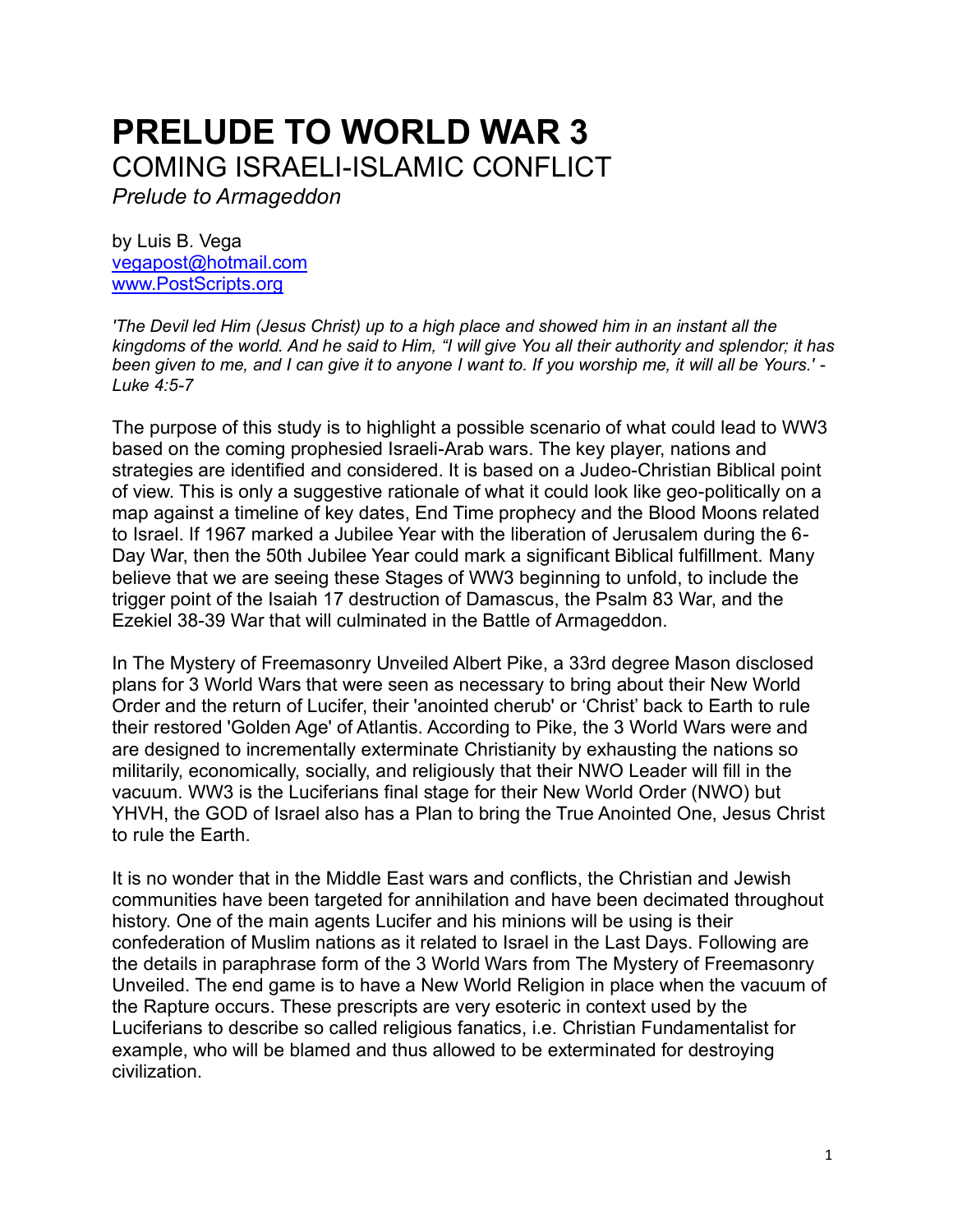The foundation for this plan has already had great advances made through the Patriot Act and hundreds of Executive Orders from the U.S. Presidents for example in the USA. As was depicted in the book, 1984 with Double-Speak, the labels used will denote it opposite and intended design. For example, the Department of Homeland Security is not designed to secure the homeland. The Pentagon, formally known as the Department of War was changed to the Department of Defense. The Patriot Act is not for a benefit to those that support their nation but is being used against such 'Patriots' who stand for the U.S. Constitution and the Bill of Rights. Evangelical Christianity is now identified as being an the 'Enemy of the State' category as are returning Veterans, Homeschoolers, gun owners, etc.

#### *The First World War*

*A war to permit the Illuminati to overthrow the Czars in Russia to make that country a fortress of world atheistic Communism in order to destroy other governments and weaken religion-particularly Christianity.*

#### *The Second World War*

*A war brought about to destroy Nazism in Germany so that 'political Zionism' could be strong enough to establish a sovereign state of Israel in Palestine, and to continue supporting the spread of world Communism to counter-balance Christianity.*

#### *The Third World War*

*A war to foment the differences caused by the 'agentur' of the 'Illuminati' between the political Zionists (Israel) and the Islamic World. The goal of the war is to mutually destroy Islam and the State of Israel. This conflict will engulf world nations with political division on the issue. The nations of the word will be constrained to be involved to the point of complete physical, moral, spiritual, and economic collapse. 'The aftermath will provoke a global social cataclysm due to the horrors of religious strife and nuclear holocaust. Then everywhere, the citizens, obliged to defend themselves against the world minority of revolutionaries. Then the multitudes, disillusioned with Christianity, whose deistic spirits will from that moment be without compass or direction, anxious for an ideal, but without knowing where to render its adoration, will receive the true light (The Lie/Delusion) through the universal manifestation of the pure doctrine of Lucifer, (Lucifer in the flesh by way of the AntiChrist) brought finally out in the public view. This manifestation will result from the general reactionary movement which will follow the destruction of Christianity (the Rapture), both conquered and exterminated at the same time.'*

The right to bear arms in the USA has gotten to the point that it will soon require a national registration aimed at confiscation. This is exactly the same game plan used in Nazi Germany, Soviet Russia, Communist China, and Cambodia. This same game-plan to dumb-down, disarm and demoralize the middle class with debt is being used once again, as before by the Luciferian in power. It is the same End Game plan, that of to divide and conquer. They will demand that any opposed to their New World Order and millions will be slaughtered who dare to oppose their regimes or 'new order'. The Believers in the true Christ, Jesus of Nazareth do not belong to this world-system.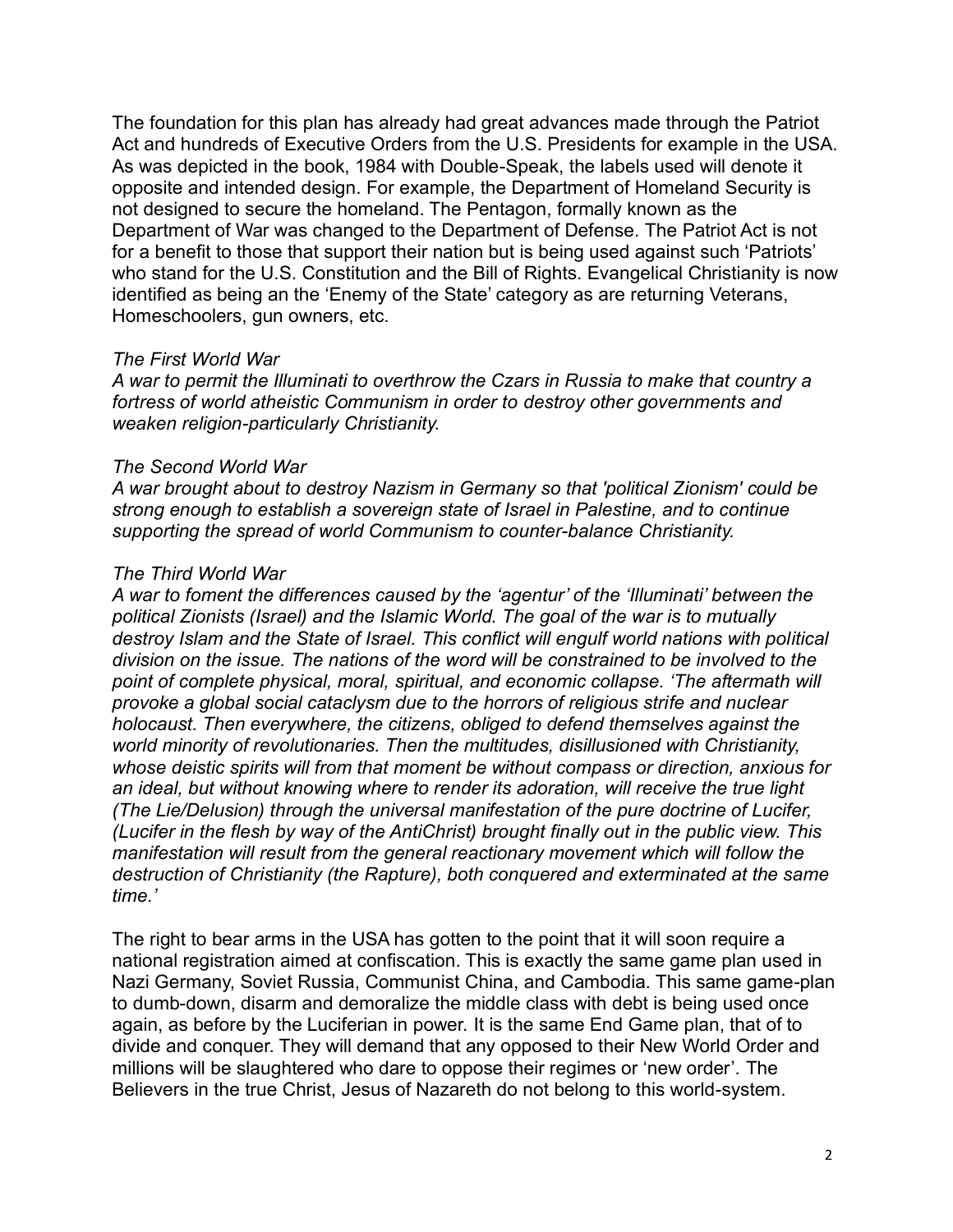### **The New Order**

This present evil age is not the Kingdom in any sense, either politically, socially, and/or economically. Christians and Jews believing in Yeshua are behind Enemy lines until the Call. Currently all Earth's nations and power belong to Lucifer and he gives power to whom they serve him and for his purposes and kingdom. The Bible does declare that God does 'set up and take down kings' and permits rulership of man regardless but with the admonition to uphold fair and just laws. Yet, from the very beginning, even before the Garden, Lucifer has been and will be at war with Christ and His followers –both in Heaven and on Earth.

Why does Lucifer have such power and dominion on Earth? This is due to the Fall of Mankind. Humanity has forfeited not only their souls and lives but the title-deed of Earthly government and sovereignty over to Satan at the Garden according to the account of Genesis. However, the Bible declares that Christ Jesus has set in motion a true 'New World Oder' to come by His death at the Cross and by the defeat of sin, Satan, and death due to His resurrection. Jesus Christ has not only redeemed the souls of Humanity but purchased back the 'title-deed' to planet Earth once again as the 2nd Adam by His pure and blameless blood.

Thus, the Crown of Thorns on His Head at the Cross....Christ Jesus also took Earth's 'Curse' upon Himself along with the punishment for the sins of the World. The sovereign nations of the world to come are now His to rule and reign for His People's sakes at His return -the true Anointed One. The Bible declares that at the Return of Christ, He will exercise His dominion and Lordship over the Nations starting at the Millennial Reign for 1000 years. In terms of Eschatology, it is possible then that the Bride of Christ will not see the 2nd Stage of this planned World War because God will deal specifically with His Earthly People Israel.

Prophetically, Israel has been restored to the Land and the LORD will use this period in time to judge Israel, the World as He did with the Days of Noah and Sodom. Before a nation declares war, the countries recall their Ambassadors home from -their Embassies (churches). Christ will soon 'call' His Church home to His country, Heaven as He is about to declare war and open the Seals of Judgment per the Book of Revelation. Revelation 2:26 states 'And he that overcomes, and keeps My works unto the end, to him will I give power over the nations.' The following are possible World War 3 stage scenarios.

## **Stage 1:**

## *ISAIAH 17 Destruction of Damascus*

A possible scenario involves the Syrians because they have a defense alliance with Hezbollah. Syria is positioned to launch biological attacks on Israel. Syria may retaliate against Israel for the Western Alliance backing the Jihadist Rebels. They are led by Obama's mercenaries to destabilize the Assad government as it did with Iraq, Libya, Egypt, etc. Ironically, the US government by way of Obama is aiding and fighting alongside of al-Qaida as it did in Libya.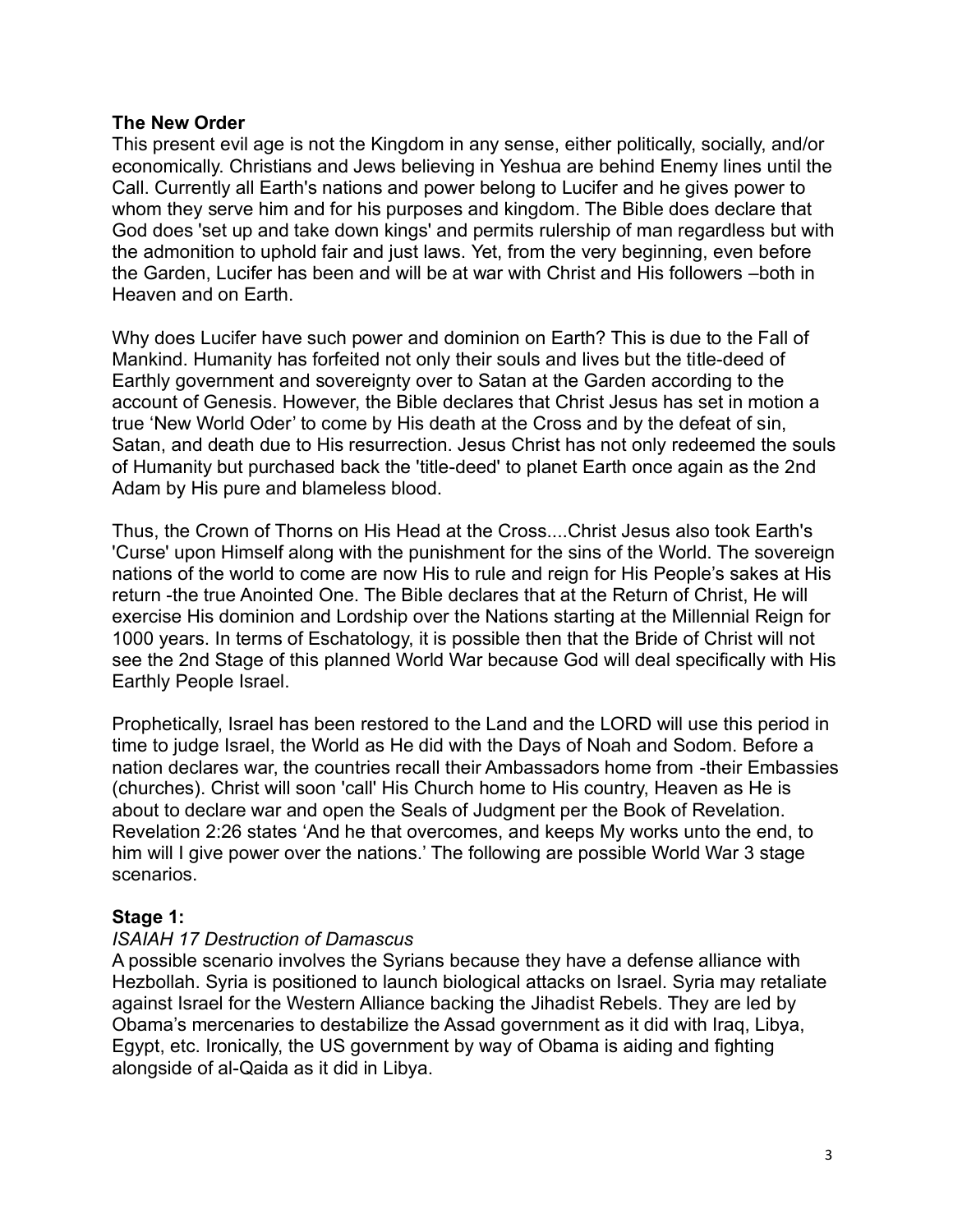Al-Qaida was the reason given by the Bush Administration to justify and sell the war with Iraq. The Syrian rebel forces are armed and equipped by the CIA and Saudi Arabia. The Jihadist rebels have already been propped up to launch False Flag events, releasing biochemical weapons, such as nerve gas and chlorine on innocent civilian bystanders. This tactic has already occurred and has always been employed by false agents to muster up 'moral' support and obligation from the community of world nation. Such seek a reaction to act against a nation as they see children gassed to death but not because entire ancient Christian communities are slaughtered.

It will most likely be the Jihadist Muslim rebel forces that will be launching missiles into Israel as they do in intermittent bases anyway from southern Lebanon and Gaza. Israel will most likely use the 'Samson Option' out of self-preservation to thwart an all-out chemical and/or biological attack on Israel. This will occur if and when the boiling point reaches dire consequences and it becomes an issue of survival for Israel. In a preemptive strike, perhaps Israel might launch a limited nuclear device upon the chemical and biological stockpiles and destroys Damascus in the process. The world would surely drop support for Israel entirely.

Israel is at a disadvantage in many ways. There is a military discrepancy of there being potentially 7 Arab armies vs. Israel in the coming Inner-Ring war with the Muslim nations. There could be nearly a 1.5 million Muslim army vs. a 150,000 Jewish army in the 1st stage of WW3. Thus, one can see why Israel would go nuclear. Israel has preemptively struck at its Muslim enemies before as it did with Syria; it did destroy a Syrian nuclear Reactor site in 2007 and an Iraqi one in 1981.

On a side note, the names of some of the political, religious, and military players have some interesting meaning when one does a word study on the various county leaders in this area of the Middle East. For example, Erdogan of Turkey has echoes of the Fish God Dogan. Bashar has a connotation related to seeing as in 'all seeing eye'. Hassan of Hezbollah claims direct lineage to Mohammad. Ismail of Hamas speaks for itself. Netanyahu is the only Israeli leader since 1948 that the name 'Jehovah' in it, which means 'Gift of Jehovah'. Netanyahu's family is actually from Poland and as many Jews to returned to Israel after WWII, they changed their last names to Hebrew.

## **Stage 2:**

## *PSALM 83 WAR Arab Confederacy*

A possible scenario could arise as a direct result of the subsequent turmoil of the political and economic strife after the Israeli nuclear strike on Damascus. The Arab League will most likely unify in their heated emotion and hatred of Israel to the point of launching an all-out consorted attack on Israel. In light of the pending ratification of the UN's Resolution 181 to establish Palestine as a state by the spring of 2014 or 2015, the talk of 'Peace and Security' could amount to a 'Sudden Destruction' instead. Because of the possible Israeli preemptive nuclear strike on Syria, 6 immediate neighbors will attack Israel to deflect their own dire domestic strive by thinking that their overwhelming numbers, armory and religious Islamic zeal will overwhelm and annihilate Israel off the face of the Earth.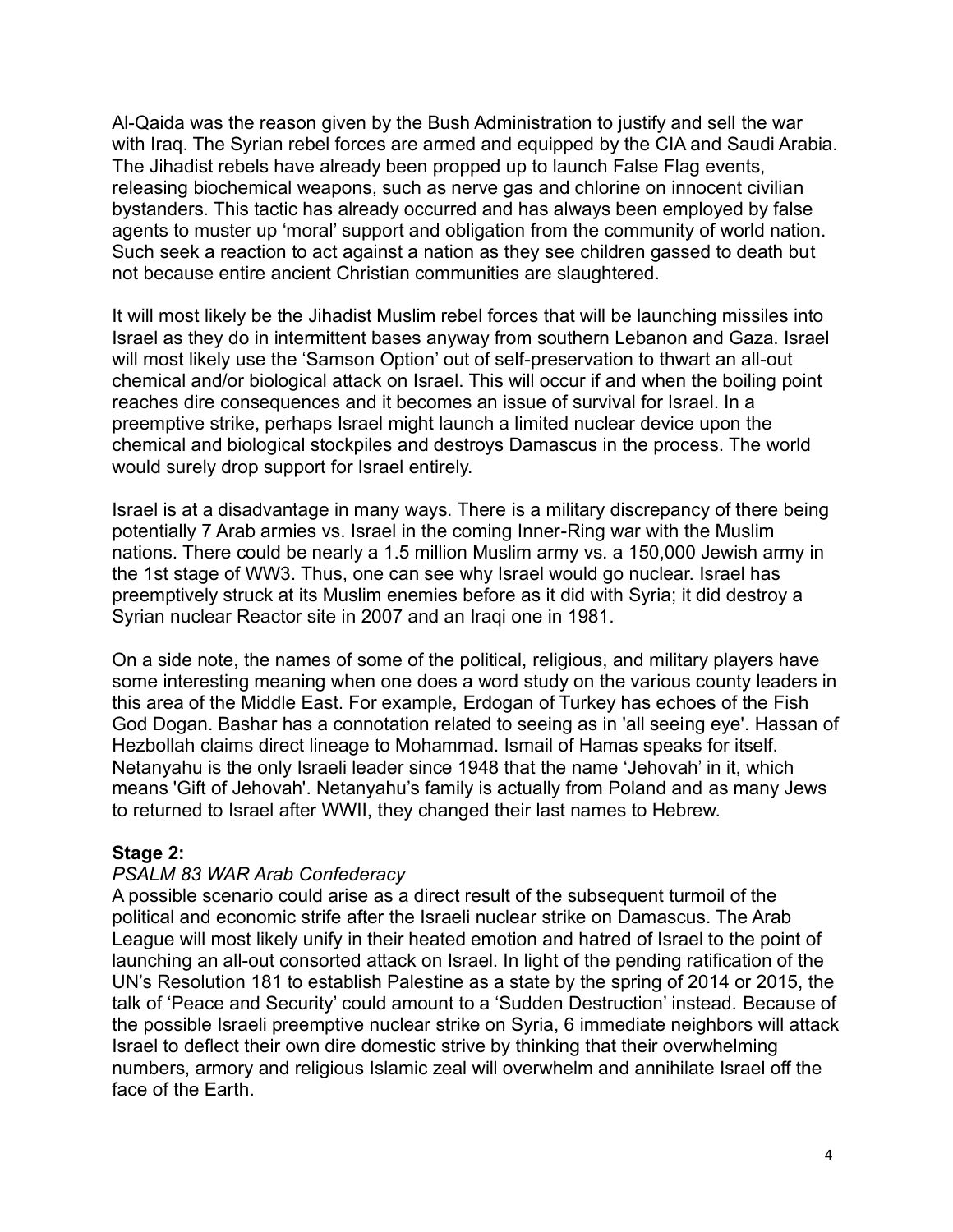Yet according to the Bible, Israel will supernaturally defeat all these nations as they did in 1948, 1953, 1967, and 1973 etc. Listed below are those Inner Muslim nations of the Psalm 83 Muslim confederation of nations.

*1. ARABIA -Ishmaelites: decedents of Arabs -Amalek: decedents of Arabs South of Israel*

*2. JORDAN -Edom: decedents of Esau Palestinian -Moab: decedents of Lot Palestinian -Ammon: decedents of Lot Palestinian* 

- *3. EGYPT: Hagarenes, decedents of Iraqis*
- *4. LEBANON: Gebal, inhabitants of Tyre /Hezbollah*
- *5. PALISTINE: (GAZA): decedents of Philistines/Hamas*
- *6. SYRIA/IRAQ: Assyria, Syrians and perhaps Northern Iraqis*

## **Stage 3:**

#### *EZEKIEL 38-39 Russian Invasion*

Then there will be temporary 'Peace and Security' due to the destruction of the Inner-Muslim countries by Israel (GOD miraculously). Taking opportunity, Russia will come from the North acting on military packs with the Outer-Ring of Muslim nations. These nations are Iran, Turkey, Libya, Sudan, and the Central Asian republics. The Bible states that GOD puts a 'hook' in their 'Jaw' to bring Gog and Magog down to as they seek to plunder Israel's wealth and prosperity. This is what Ukraine is all about. It is, among many other reasons, to secure a launching pad for its inevitable invasion of Israel from the Crimea as the navel contingency will be critical to invade from the north.

This Gog-Magog invasion will be during a time when Israel will be experiencing a false sense of Peace at that and dwelling in relative Security – no walls around cities as foretold in Ezekiel 38. It will take 7 years to burn the weapons and 7 months to bury the dead after the failed invasion is over by Russian and its Outer-Ring Muslim alliance. There is a possibility that this war is prior to the 7 year-Covenant as it would set the stage for the 'Peace Treaty' to be confirmed by the coming Antichrist and the 'Many'. It might be that the possible Treaty to create the Palestinian State by Sept 2016 or sometime thereafter will never happen at all due to these possible scenarios.

Primarily from an eschatological point of view, the LORD is allowing the chess board of political maneuvering to set the stage in the Middle Eat for the final Tribulation Period to discipline Israel and judge the nation at Armageddon. Astronomically, if the Tetrad, the 2 book-end solar Hybrids and the Virgo celestial signs are any indication of this coming time period, then the next few years, mid to late 2015-2023 in particular are to be looked at with great anticipation but with hope and horror of what is to come prophetically to Israel and the nations of the world. Side Note: If you follow the Russian fleet maneuvers from the Black Sea ports of the Crimea to Israel, it will make a 'hook' sailing pattern.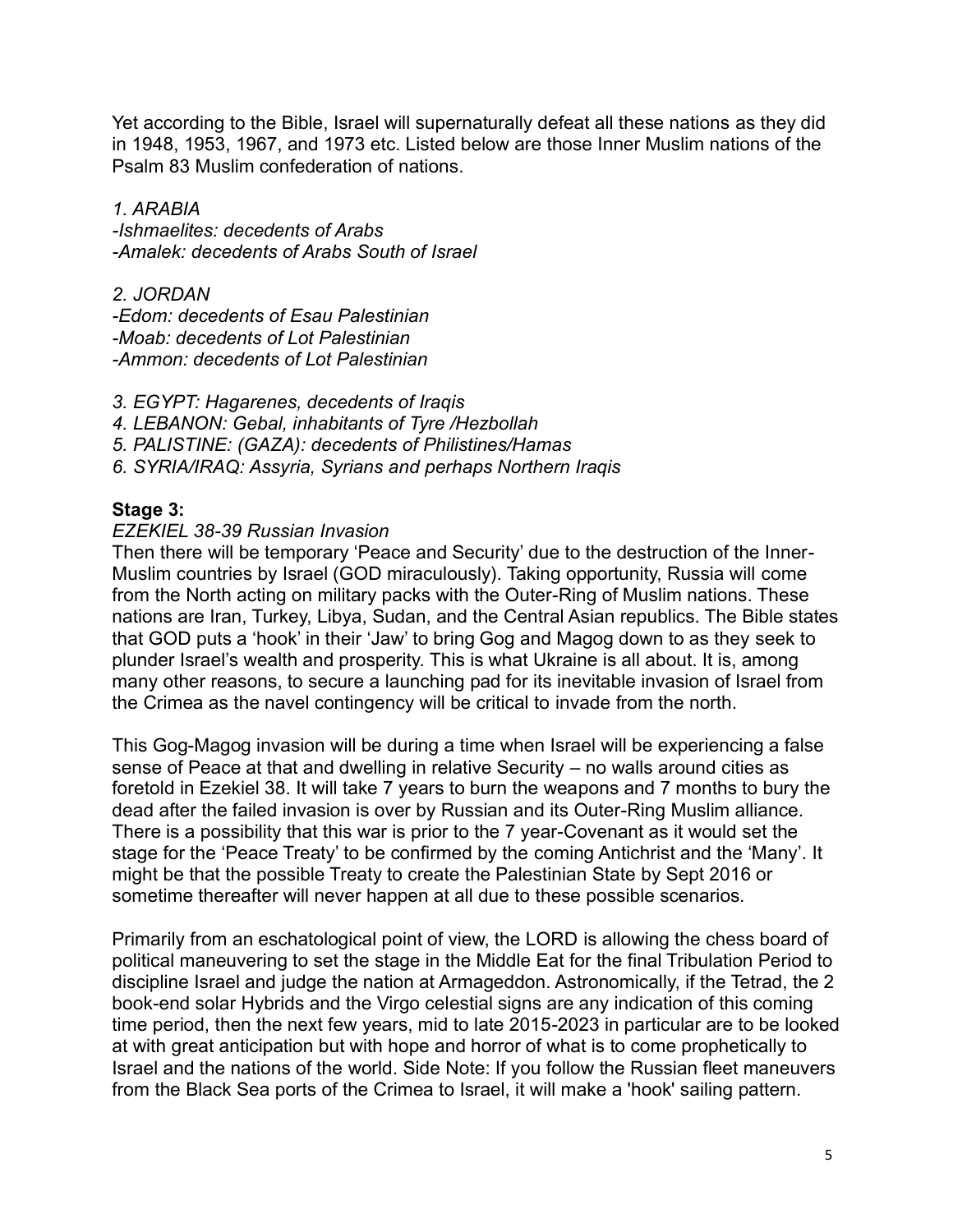#### **Possible Timeline Scenario**

The timeline of possible year scenarios may speak to such a time that the Bible does emphatically proclaim will happen, as to the beginnings or year that remains to be seen. The following are some possible factors and circumstances either developing or coming. This is the year in the when all hopes of the possible timeframe for the much anticipated 'Peace and Safety', is expected to occur by way of the Israeli-Palestinian peace talks of dividing Israel into 2 states but the Bible foretells of a Sudden Destruction that shall come upon THEM instead. The Isaiah 19 destruction of Damascus might occur as Syria is one such speculation that will be the trigger point that leads to World War 3. This tactical nuclear strike by Israel against Syria would also serve to put Iran on notice with respect to Iran's nuclear program.

This study suggests that the Psalm 83 War with Israel will be World War 3 between the Jewish State and its Muslim enemies. Given that the possibility that the chemical and biological attacks already occurring in Syria may spill over into Israel, Israel nervously will be acting out of self-preservation. Israel will take out the chemical and biological caches in Damascus by a nuclear device that leads to the 'sudden destruction' and WW3. This will in turn prompt the Psalm 83 Muslim coalition to attack Israel. Thus, this could be the possible Rapture Zone as with Sodom and the Flood typology of the Church escaping before sudden destruction comes. In Sodom, Lot is the 'type' for the Church that leaves, the Flood is the 'type' for Israel that stays.

In Romans 6:5 it does allude to Believers in Jesus following in the same sequence of the Resurrection of Christ. Since Christ rose in the Spring, it could be the time of the Rapture and Resurrection then, if not at Pentecost. As Israel is prophesied to prevail in the Psalm 83 War, Israel will possibly live in 'un-walled cities' thereafter but with a false sense of 'Peace and Security'. According to how some interpret the Biblical End Times; the Ezekiel 38 War ensues sometime during this time of Peace and Security. It will be a time when Israel will trust another for its defense as the Russian led Muslim alliance retaliates for the Muslim defeat by Israel during the Psalm 83 War. After the supernatural defeat of the Gog-Magog alliance by the LORD, thereafter the AntiChrist will take the credit in some form and 'Confirms the Covenant' with the Many for 7 Years, or 3.5 as some firmly ascribe to this alternate view of how long the Tribulation is.

For the purposes of this study, it will be assumed that the subsequent 7 Year 'Covenant' could be corresponding to the Jubilee Year, as per some calculations on Yom Kippur and the Luciferian 'Year of Light' 5776. This could accommodate the 7 months needed to bury dead and the 7 Years to burn the nuclear weapons for fuel in Israel. This outcome could also allow for the 3rd Temple to be built and have it been consecrated and initiated with the Daily Sacrifices. Thereafter, the AntiChrist might set up his biometric New World Order (NWO) 666 Mark currency worldwide after the collapse of the current economic order due to WW3 will coincide with an economic Sabbatical Cycle. The prior major collapses financially have occurred on Sabbatical Cycle 7-year cycles tied to the Stock Market in New York. This alone follows the same pattern established after the 1st and 2nd World Wars, in that that a 'New Order' for the world at large came about, it in terms of world politics, governance and economy.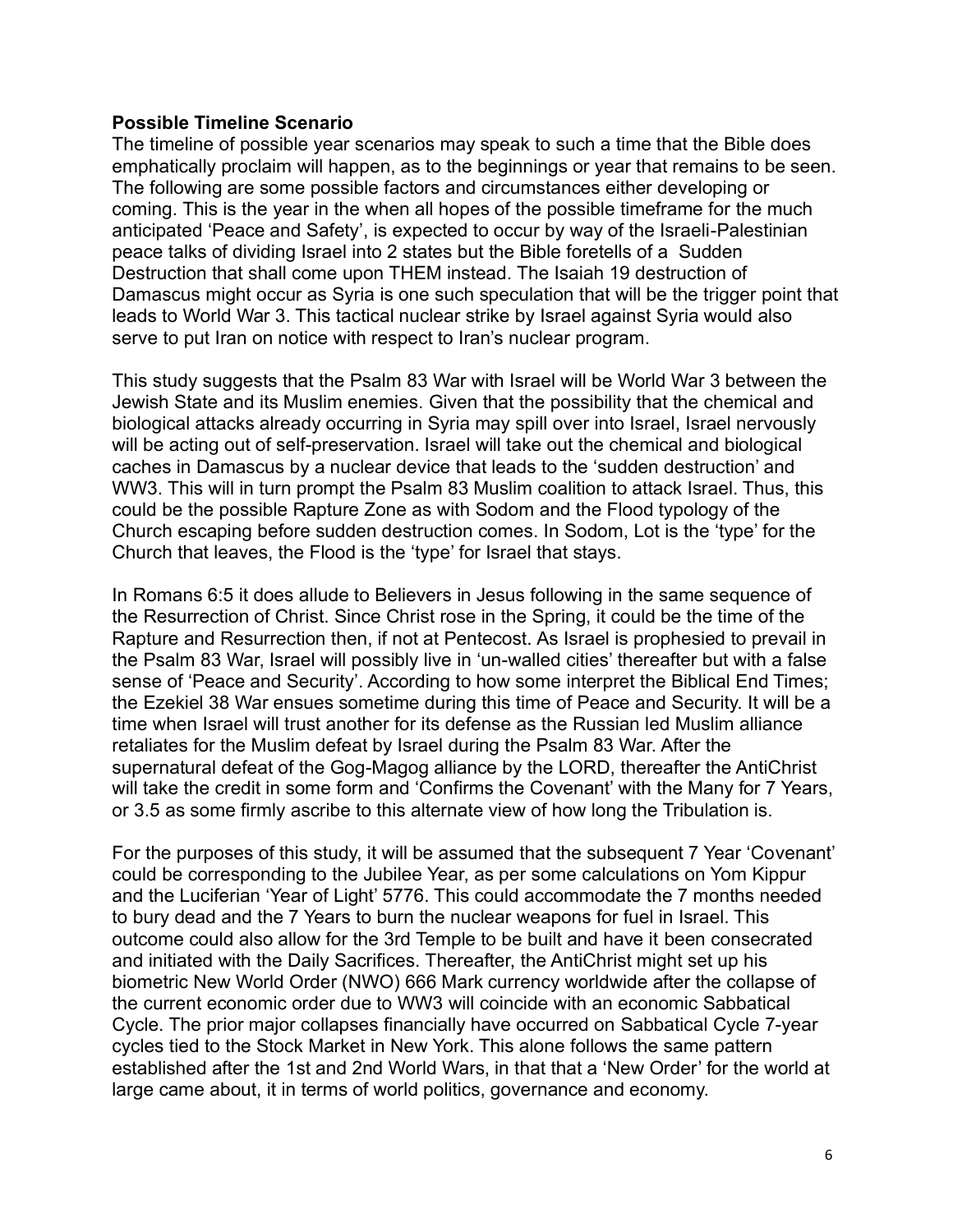#### **42 Months later**

The Revelation 12 Heavenly Sign in Virgo occurs on September 22/23, 2017…as Rosh HaShanah is ending. In one scenario, perhaps the 'Rapture' is to have preceded this event. It will thus be at this time when the War in Heaven ensued as Lucifer is evicted out of Heaven. He will be dethroned from being Prince of the Power of the Air any longer as the Rapture Rendezvous had been in the Air prior to this celestial war. Thereafter, Lucifer is thrust to the Earth to make way for Thrones and Powers to be given to the Bride in the Heavenly Places and on Earth to come during the 1000-year administration of Jesus Christ on Earth from Jerusalem. In turn Satan goes out to muster the armies of the world in preparation for the Battle of Armageddon.

For example, this is when the 200 million man army comprised of the Kings of the East will make their way to the Middle East. This year could possibly be the timeframe of when Lucifer, having been cast out of Heaven due to the Celestial War, indwells the AntiChrist, stops the Daily Sacrifices, sets up the Abomination in the 3rd Jewish Temple and proclaims himself to be 'god' in the Holy of Holies as he sits on the Mercy Seat of the Ark of the Covenant built by Moses. He then pursues Israel into the wilderness to destroy the Remnant. As the Remnant flees to Petra and is protected. The Remnant of Israel flees to the wilderness of Petra for the next 1260 days or 42 months that is described as the 'Great Tribulation' or the Time of Jacob's Troubles'.

The AntiChrist directs his wrath worldwide and persecution ensues of all those that come to faith in Jesus Christ during the Tribulation period. In the spirit of his Muslim protocols, capital punishment will be handed down to those that refuse to participate in the New World Order where Luciferianism is the official State Religion. This could be the 3.5 half-way mark from 2015 per some interpretations and timelines of the Last Days. Based on these possible timeframes, it is strongly suggested those 42 months thereafter is when Jesus Christ's 2nd coming, or Parousia will occur. This is when the final Battle, that of Armageddon starts and finishes. This study also strongly suggests that Jesus Christ returns at the Fall Feast of Rosh HaShanah. After the total victory at Armageddon, Jesus sets up the long-awaited Kingdom on Earth from Jerusalem.

The peace necessary to fulfill the final Stage of WW3 or Ezekiel's prophecy leads some to believe that these wars occurs first before the Tribulation. Such a scenario allows Israel to defeat the attacking Inner-Ring Muslim nations and have peace until the time appointed for the Gog-Magog war. This scenario leaves the possibility that the war of Ezekiel results in the 7-Year 'Conferring of the Covenant' negotiated by the Antichrist. To reiterate, the Tribulation period is all about judgment and wrath, not about the Church going through wrath. The theory is that possibility, the Year of Jubilee could correlate to the start of the Tribulation period. The Year of Jubilee, by some calculations, would start on the New Religious year of Rosh HaShanah 2015 and would be proclaimed on Yom Kippur. That year, 2015-2016 would correspond to the Jewish year 5776, the 'Year of Light' and as in 1776 with the ringing of 'freedom and liberty'. The Tribulation period will start off in 'Peace and Security'. This time frame will correlate to the White Horse of the Apocalypse. It will be accompanied by the revealing of the AntiChrist that is to ride it.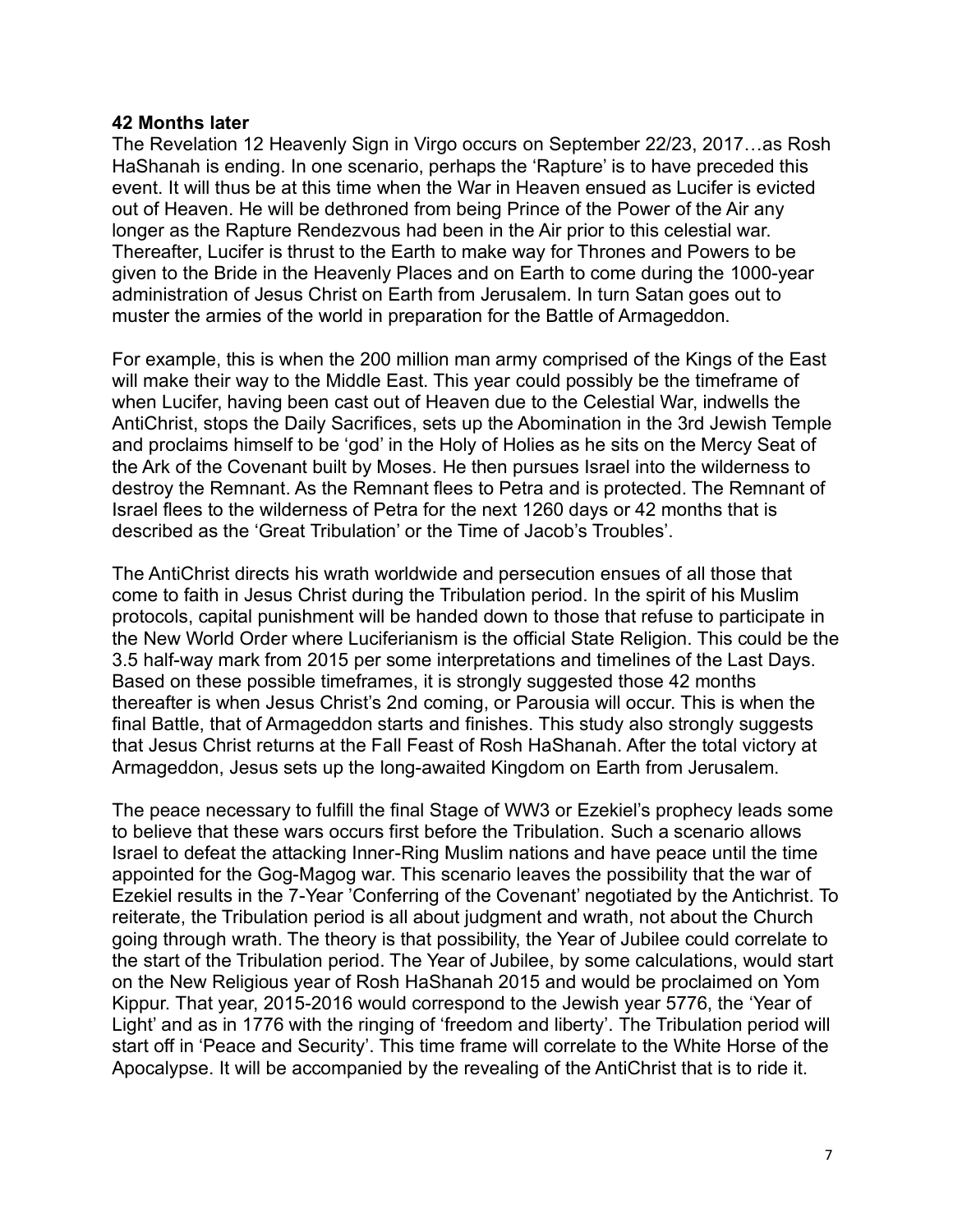## **The End Game**

The start of the Tribulation will initially be composed and presented as the possible 'New Age of peace'…once the Earth will have been rid of the 'Christian Church' by the Rapture. This would encompass the theme of the newly promised peace plan 'confirmed' by the AntiChrist and the Many as a temporary peace will be attained by the victory of Israel over its Muslim neighbors that constituted what this study presents as World War 3. According to the Bible, through deception, this coming false Messiah will make a 'false' peace to trick Israel into accepting the AntiChrist as the long awaited 'Messiah' of Israel.

For the purposes of this study and based on the patterns of wars presented, the illustration will assume that the 'Confirming of the Covenant' is with the AntiChrist and a coalition of other nations will promise Israel 'Peace and Security' that lasts 7 Years but the designated dates are speculative. The 2nd aspect of this scenario of the Psalm 83 war is not to be confused with the Ezekiel 38-39 War will ensue sometime after the Psalm 83 War in midst of the Peace and Security years Israel will enjoy. Perhaps, there may be no prolonged gap when the Gog-Magog war starts. This notion is primarily ascertained due to the Tetrad of 2014-2015. The Tetrads that occur on the Passover and Tabernacles appointed days have always marked a great prophetic fulfillment for the nation of Israel.

According to the Bible, the Gog-Magog War, in which the coalition is led by Russia and the Muslims nations, will be thwarted supernaturally by the LORD to get Israel's attention as they operate on 'Signs and Wonders'. Perhaps this window of prophetic time of 2014-2015 –that corresponds to the Tetrad will see the start the last 7-year Tribulation Period soon thereafter in 2022.Before then the Bride of Christ goes up while the nuclear exchanges of the Isaiah 17 destruction descend down on Damascus.

Then the Muslim confederation of Muslim nations will retaliate with the Psalm 83 War in particular. This will be World War 3 as prescribed by Luciferian Albert Pike. The time period thereafter could possibly be when the Gog-Magog Ezekiel 38 War would soon follow thereafter led by a Russian-Outer-Ring Muslim alliance. The Bible does state that the AntiChrist will be a man that would be 'Confirming of the Covenant' with Israel based on the supernatural deliverance of Israel by the LORD but takes full credit through lying wonders. This 'confirming' would be between Israel, the AntiChrist and with the 'Many' after the Rapture.

Perhaps the AntiChrist will take some or all credit for 'saving' Israel supernaturally after the Psalm 83 War. From 2022, the 'midpoint' would either be 2025 or 2026, when the AntiChrist would break the 'Covenant' and demand worship as the 'Messiah' of Israel and will initiate the reign of terror upon Israel and the world. Many believe that this scenario will coincide with the proclamation of when the Jubilee Year is to be announced and a new global digital monetary system 'Mark of the Beast' starts due to the final Sabbatical Cycle 7-year economic reset occurs in the Fall of 2022.

 $\mathcal{L}_\text{max}$  , where  $\mathcal{L}_\text{max}$  , we have the set of the set of the set of the set of the set of the set of the set of the set of the set of the set of the set of the set of the set of the set of the set of the set of